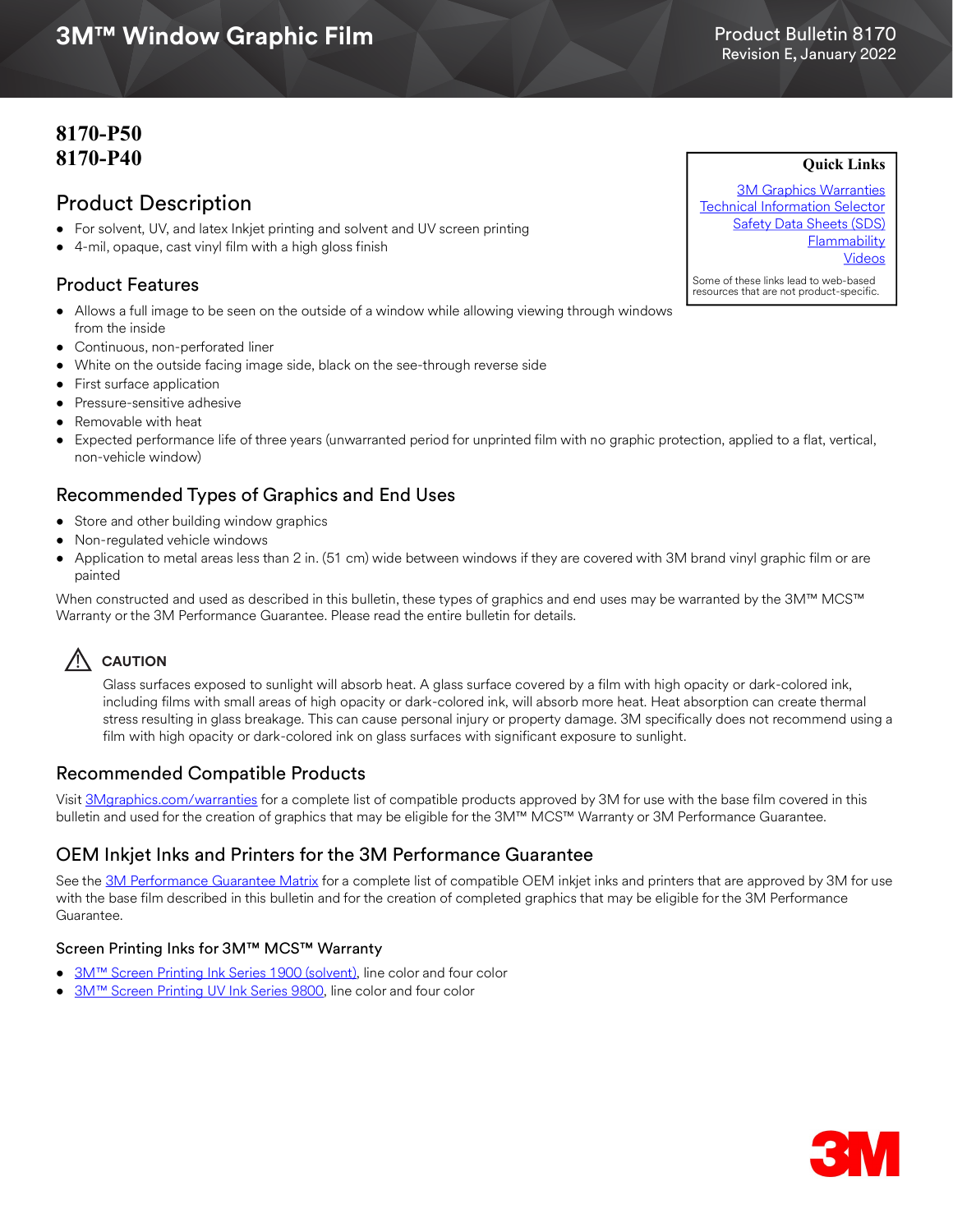#### Graphic Protection

- 3M<sup>™</sup> Scotchcal™ Gloss Overlaminate 8518
- [3M™ Scotchcal™ Optically Clear Overlaminate 8914](http://multimedia.3m.com/mws/media/558531O/product-bulletin-gp-1.pdf)
- [3M™ Screen Print Gloss Clear 1920DR](http://multimedia.3m.com/mws/media/12348O/1900-solvent-screen-print-ink-line-and-four-color-clears.pdf)
- [3M™ Screen Print UV Gloss Clear 9740i](http://multimedia.3m.com/mws/media/788729O/uv-clear-inkjet-and-screen-print.pdf)
- [3](https://multimedia.3m.com/mws/media/1069532O/3m-screen-print-uv-gloss-clear-9760lx.pdf)M™ Screen Print UV Gloss Clear 9760LX
- [3M™ Screen Print UV Gloss Clear 9800CL](http://multimedia.3m.com/mws/media/381379O/9800-uv-screen-print-ink-line-and-four-color-clears.pdf)

## Other Products

- [3M™ Edge Sealer 3950](http://multimedia.3m.com/mws/media/114158O/edge-sealer-3950-4150s-and-edge-sealer-tape-8914.pdf)
- [3M™ Edge Sealer Tape 8914](https://multimedia.3m.com/mws/media/114158O/edge-sealer-3950-4150s-and-edge-sealer-tape-8914.pdf)

## Certificate of 3M™ MCS™ Warranty

Graphic manufacturers who produce digitally printed graphics made with all branded 3M Graphics products, including 3M ink purchased through a qualified 3M distributor or 3M printing partner, may register to be recognized with a Certificate of 3M™ MCS™ Warranty. Only graphic manufacturers having a current Certificate of 3M™ MCS™ Warranty are eligible to extend this warranty to their customers.

**NOTE:** For non-digitally printed finished graphics, check your eligibility for the 3M™ MCS™ Warranty by viewing the warranty period found within this product bulletin or by using the warranty selector at <www.3mgraphics.com/warranties>.

# **Characteristics**

These are the typical values for unprocessed product. Processing may change the values.

## Physical Characteristics

| <b>Characteristic</b>      | Value                                                                                                                                        |
|----------------------------|----------------------------------------------------------------------------------------------------------------------------------------------|
| <b>Material</b>            | Cast vinyl                                                                                                                                   |
| <b>Perforation Pattern</b> | <b>Film 8170-P50:</b> 50%<br>Film 8170-P40: 40%                                                                                              |
| <b>Film Color</b>          | White on the image side, black on the reverse side                                                                                           |
| <b>Thickness</b>           | <b>Without adhesive:</b> 4 mil (0.10 mm)<br><b>With adhesive:</b> 5 mil to 6 mil (0.13 mm to 0.15 mm)                                        |
| <b>Adhesive</b>            | Pressure-sensitive, removable                                                                                                                |
| <b>Adhesive Color</b>      | Clear                                                                                                                                        |
| <b>Adhesive Liner</b>      | Polyethylene-coated paper with a continuous, non-perforated paper liner                                                                      |
| <b>Tensile Strength</b>    | 4.2 lbs/in. (0.75 kg/cm) minimum                                                                                                             |
| <b>Flammability</b>        | View the ASTM E84 reports here, or go to the online product catalog at<br>3Mgraphics.com.<br>For all other test reports call 1-800-328-3908. |

## Application Characteristics

| <b>Characteristic</b>                                        | Value                                                                                                                                                                                                                                                                                                                                                                                                                                        |
|--------------------------------------------------------------|----------------------------------------------------------------------------------------------------------------------------------------------------------------------------------------------------------------------------------------------------------------------------------------------------------------------------------------------------------------------------------------------------------------------------------------------|
| <b>Finished Graphic Application</b><br><b>Recommendation</b> | <b>Surface type:</b> Flat and simple curves<br><b>Substrate type:</b> Transparent substrates such as acrylic, glass,<br>polycarbonate, 3M vinyl films; painted metal<br><b>Note:</b> Substrates must not have coatings such as anti-reflection and scratch<br>resistance, or built-in heating or defrosting elements, or wipers.<br>Application temperature: 40°F to 100°F (4°C to 38°C) air and substrate<br><b>Application method: Dry</b> |
| <b>Temperature Range After</b><br><b>Application</b>         | -40°F to +225°F (-40°C to +107°C)<br>(Though not for extended periods of time at the extremes.)                                                                                                                                                                                                                                                                                                                                              |
| <b>Graphic Removal</b>                                       | Removable with heat from most surfaces within the warranted period                                                                                                                                                                                                                                                                                                                                                                           |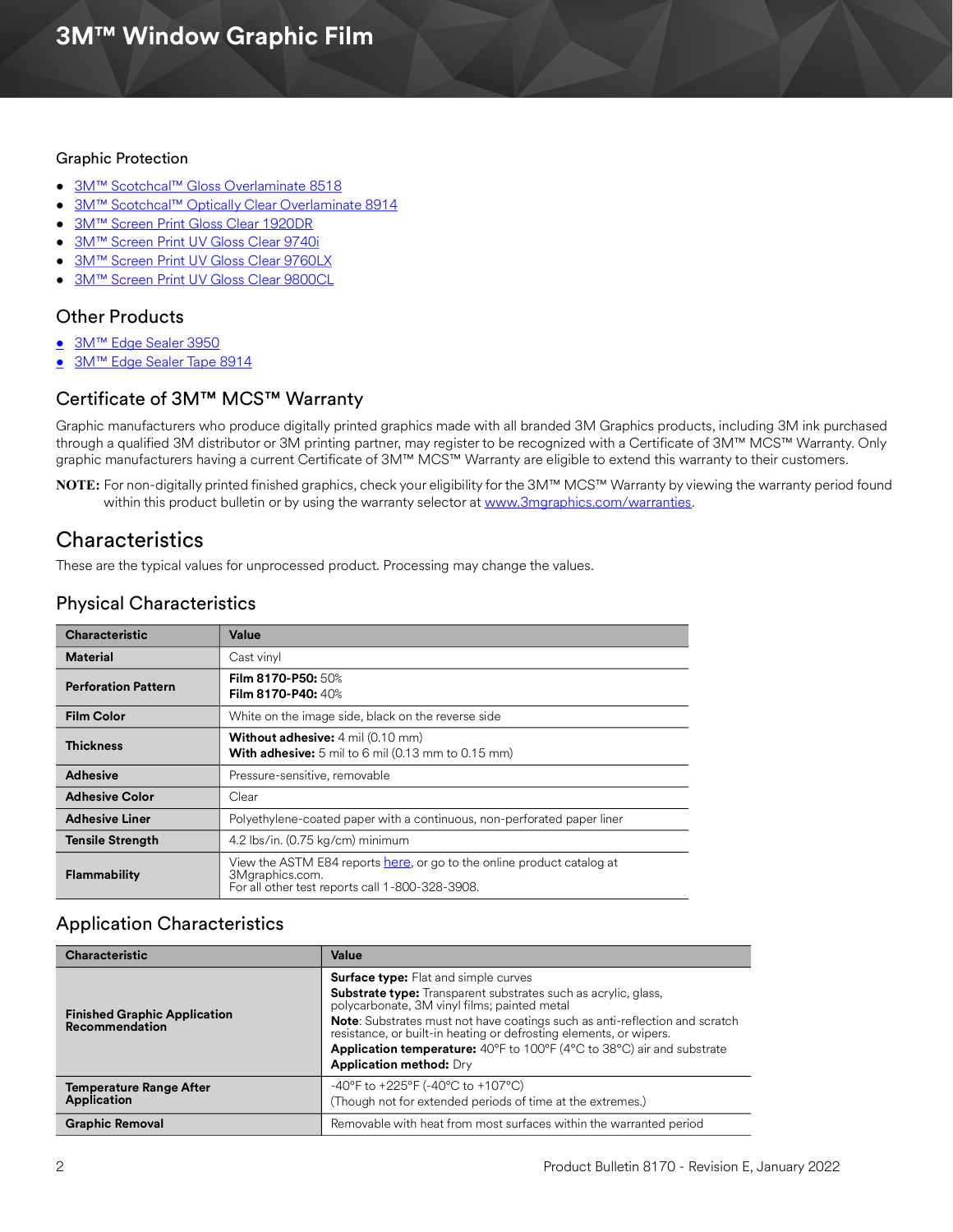# Factors Affecting Graphic Performance Life

The actual performance life of a graphic is affected by:

- The combination of graphic materials used
- Complete ink drying or curing
- Selection, condition, and preparation of the substrate
- Surface texture
- Application methods
- Angle and direction of sun exposure
- Environmental conditions
- Cleaning and maintenance methods

# Graphics Manufacturing

# **AUTION**

Before using any equipment, always read the manufacturer's instructions for safe operation.

#### Laws and Regulations

Some countries have laws or regulations requiring minimum light transmission that may limit or preclude the use of this product on regulated vehicle windows, which may include passenger vehicles and vans. Users are responsible for determining and complying with all applicable standards.

## $\bigwedge$  **CAUTION**

Some states have laws or regulations requiring minimum light transmission that may limit or preclude the use of this product on regulated vehicle windows, which may include passenger vehicles and vans. Users are responsible for determining and complying with all applicable standards.

## ! **CAUTION**

Applications requiring an optically-clear view, such as vehicle window exteriors, must be laminated with 3M™ Scotchcal™ Optically Clear Overlaminate 8914. Failure to apply this overlaminate could result in obstructed or impaired viewing when the product becomes wet.

#### Inkjet Printing

Always read and follow the ink manufacturer's written instructions on usage.

#### Total Ink Coverage

The maximum recommended total ink coverage for this film is:

- **270%** when printed entirely with approved 3M solvent inkjet inks.
- **280%** when printed entirely with approved 3M UV inkjet inks.
- **280%** when printed entirely with approved 3M latex inkjet inks.

Do not exceed the recommended total ink coverage for this product. Having too much total physical ink on the product results in media characteristic changes, incomplete drying, overlaminate lifting, and/or poor graphic performance. For additional details about total ink coverage, refer to the 3M product and instruction bulletins for 3M inks or the [3M Performance Guarantee Matrix](www.3mgraphics.com/warranties) for OEM inks.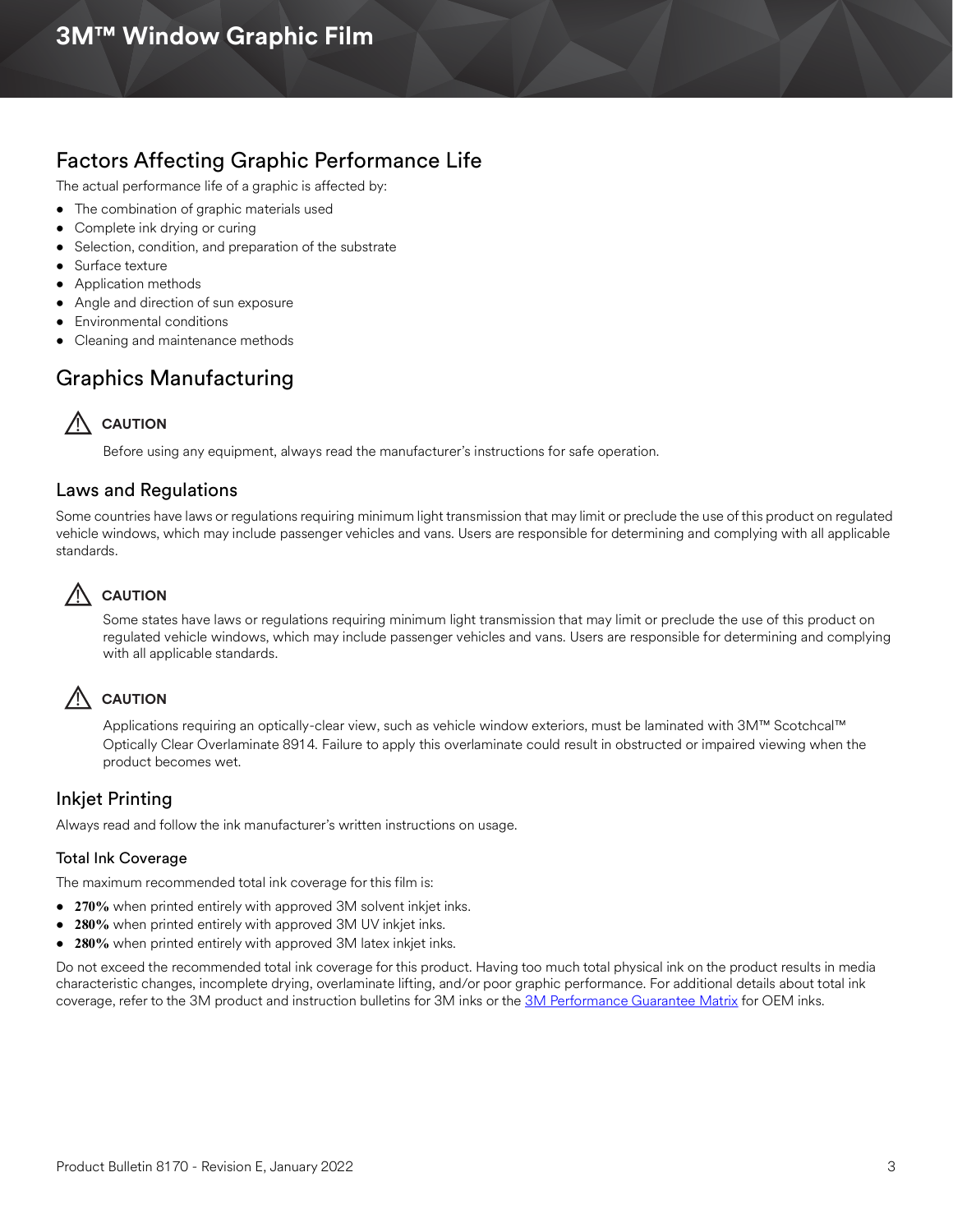## Completely Dry Graphics

#### (i) **IMPORTANT NOTE**

Incomplete drying or curing can result in graphic failure including curling, increased shrinkage, and adhesion failure, which are not covered under any 3M Graphics warranty.

See the ink's 3M product and instruction bulletins for more details.

## Cutting

See [3M Instruction Bulletin 4.1](http://multimedia.3m.com/mws/media/12586O/4-1-scoring-and-cutting.pdf) for Sheeting, Scoring and Film Cutting details.

#### Graphic Protection

Graphic protection may improve the appearance, performance, and durability of the graphic. Click on the graphic protection options listed in this product bulletin or see the [3M Graphics Materials Product Catalog](http://multimedia.3m.com/mws/media/443279O/inkjet-catalog-lowres.pdf) for more information.



#### **IMPORTANT NOTE**

During installation, scratches may occur on films without graphic protection.

#### Application Tapes

There are two types of application tapes. See [3M Instruction Bulletin AT-1](http://multimedia.3m.com/mws/media/1032943O/instruction-bulletin-at-1-application-tables.pdf) to determine what application tape is recommended for your film or finished graphic.

#### Premasking Tape

Premasking tape increases stiffness during application while preventing stretching and damage. Use when little or no liner is exposed. See [3M Instruction Bulletin 4.3](http://multimedia.3m.com/mws/media/12587O/4-3-application-tapes-premasking-and-prespacing.pdf) for complete details.

#### Prespacing Tape

Prespacing tape holds cut and weeded letters or graphics in place during application and after removal of the film liner, while preventing stretching and damage. Use when large amounts of liner are exposed. See [3M Instruction Bulletin 4.3](http://multimedia.3m.com/mws/media/12587O/4-3-application-tapes-premasking-and-prespacing.pdf) for complete details.

## Application and Installation

In addition to other 3M bulletins specified in this document, the following bulletins provide details users may need to successfully apply a graphic.

- [3M Instruction Bulletin 2.1](http://multimedia.3m.com/mws/media/12591O/2-1-design-of-graphics.pdf) Design of Graphics
- [3M Instruction Bulletin 4.22](http://multimedia.3m.com/mws/media/12768O/4-22-lamination-cold-roll.pdf) Lamination Basics for Inkjet Printed Graphics
- [3M Instruction Bulletin 5.36](http://multimedia.3m.com/mws/media/100373O/5-36-application-techniques-for-automobiles-vans-and-buses.pdf) Application Techniques for Automobiles, Vans and Buses
	- **-** Complete the 3M Pre-Installation Inspection Record found in 5.36 prior to manufacturing or applying a graphic to an automobile, van, or bus.
- [3M Instruction Bulletin 5.4](http://multimedia.3m.com/mws/media/12597O/5-4-application-of-film-to-vehicles-special-applications.pdf) Application: Fleet Trucks
- [3M Instruction Bulletin 5.5](https://multimedia.3m.com/mws/media/9620O/5-5-application-dry-method.pdf) Application, General Procedures for Interior and Exterior Dry Application
- [3M Product and Instruction Bulletin V-Tools](https://multimedia.3m.com/mws/media/471744O/vehicle-channel-applicator-tools-vcat-2-roller-l-roller-s.pdf) 3M™ Vehicle Channel Applicator Tools

#### $(i)$  **IMPORTANT NOTE**

UV inkjet inks may crack if too much heat is used when applying graphics to complex curves and deep contours as well as around rivets. When using heat during an application, ensure the film surface temperature does not exceed 212°F (100°C). For best results, **always do a test application** of a printed graphic to determine how much heat can be used without damaging the image.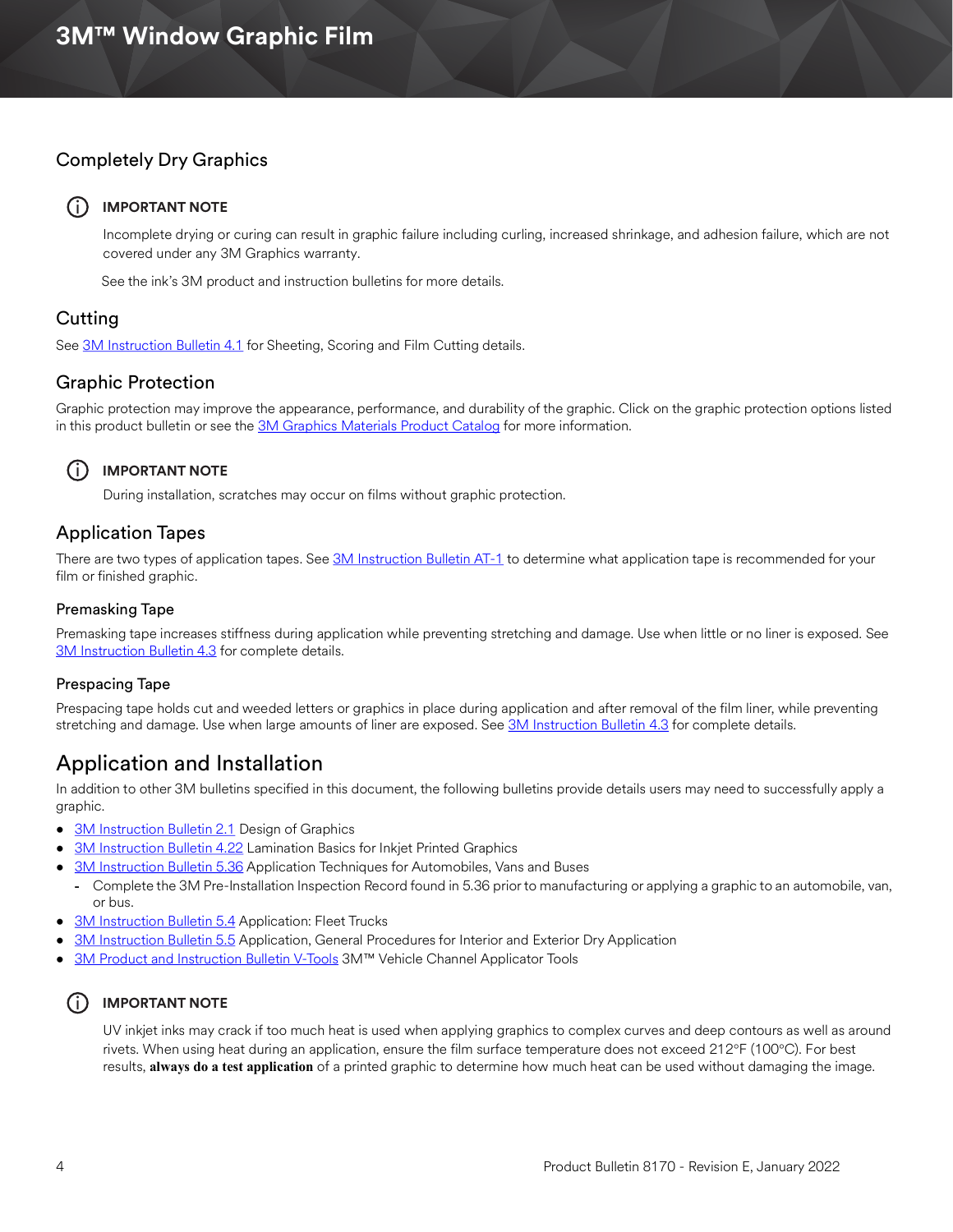## **Stretchability**

Many finished graphic constructions can be stretched without primer or relief cuts and maintain lift resistance.

• For straight trucks, semi-trucks, and semi-trailers, see [3M Instruction Bulletin 5.4](http://multimedia.3m.com/mws/media/12597O/5-4-application-of-film-to-vehicles-special-applications.pdf) for details and exceptions.

#### 3M™ Tape Primer 94 and Adhesion Promoter 111

3M recommends using primer where the film will be stretched, particularly on the edges of the film, to maximize a graphic's bond to its substrate.

## Maintenance and Cleaning

Use a cleaner designed for high-quality painted surfaces. The cleaner must be wet, non-abrasive, without solvents, and have a pH value between 3 and 11 (neither strongly acidic nor strongly alkaline). See [3M Instruction Bulletin 6.5](http://multimedia.3m.com/mws/media/12593O/6-5-storage-handling-maintenance-removal-of-films-sheetings.pdf) for details.

## Removal

Removal requires heat. 3M makes no claims as to the ease or speed of removal. See [3M Instruction Bulletin 6.5](http://multimedia.3m.com/mws/media/12593O/6-5-storage-handling-maintenance-removal-of-films-sheetings.pdf) for details.

# Shelf Life, Storage, and Shipping

## Shelf Life

The shelf life is **never more than three years** from the date of manufacture on the original box. Processing the film changes its shelf life to **one year** from the processing date, but no later than three years from the manufacturing date.

## Storage Conditions

- $\bullet$  40°F to 100°F (4°C to 38°C)
- Out of sunlight
- Clean, dry area
- Original container
- Bring the film to room temperature before use

## Shipping Finished Graphics

Flat, or rolled printed side out on a 6 in. (15 cm) or larger core. This helps prevent the application tape, if used, from popping off.

## Health and Safety

## **AUTION**

When handling any chemical products, read the manufacturers' container labels and the Safety Data Sheets (SDS) for important health, safety, and environmental information. To obtain SDS for 3M products go to [3M.com/SDS](http://www.3m.com/SDS). To request SDS by mail, or in case of an urgent situation, call 1-800-364-3577 or 1-651-737-6501.

When using any equipment, always follow the manufacturer's instructions for safe operation.